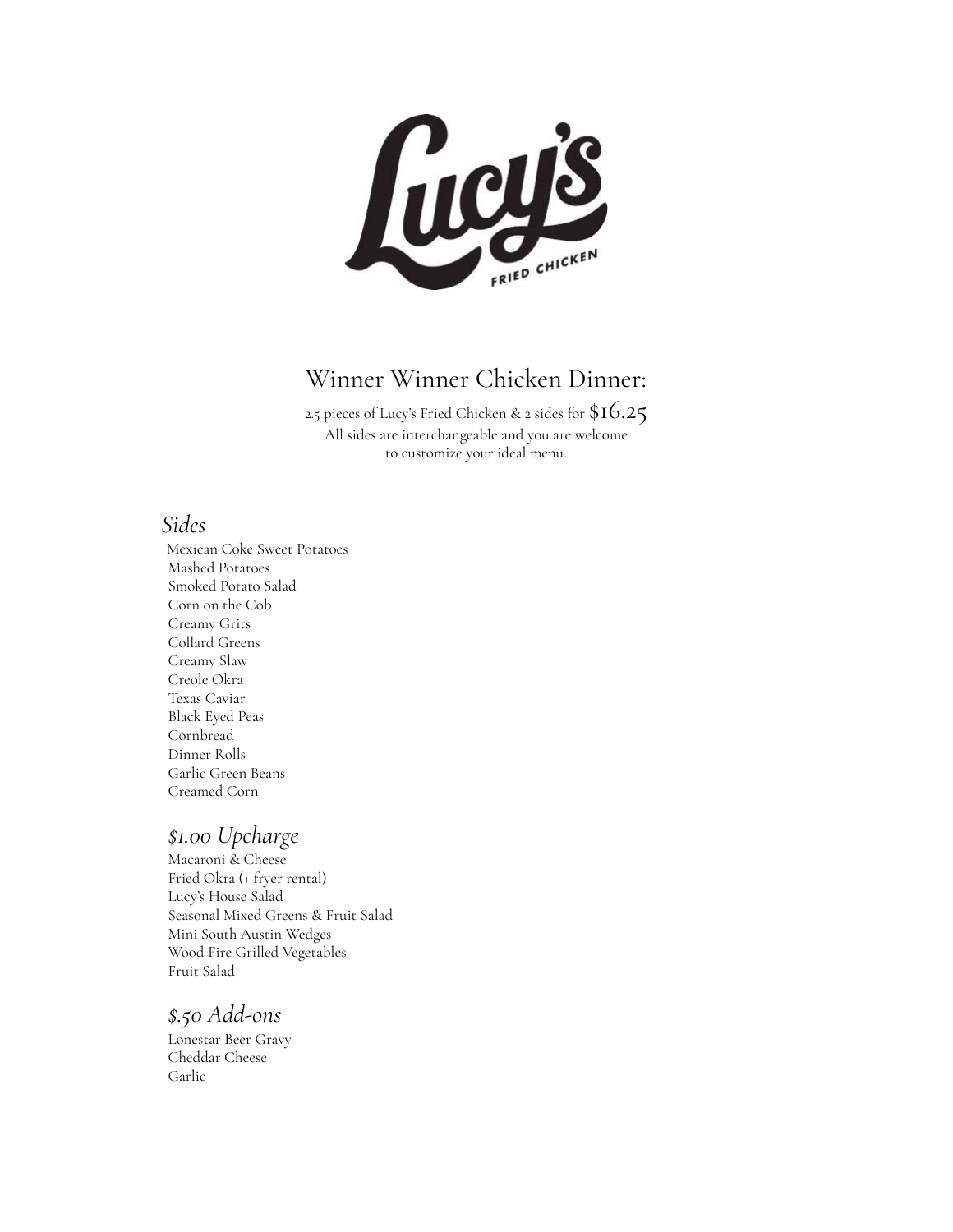## Grilled Chicken:

Is available in lieu of any portion of fried chicken at no additional cost.

### Red Meat:

We offer 4 oz of Herb Crusted Beef Bavette with 2 pieces of Fried Chicken and 2 sides for \$21.25 per guest. Bavette is served with Horseradish Cream Sauce. If you'd like Bavette + sides only, this is priced at \$19.25 per guest.

### Vegetarian:

We offer meatless Beyond Meatless Chicken Tenders (in lieu of regular fried chicken). This option requires a \$3.00 per guest upcharge.. If serving Chicken Fried Chicken/Chicken Fried Steak we also offer Quorn Meatless Chicken Spicy Patties for the same \$3.00 per guest upcharge.

## Vegan:

We offer an entree portion of our Wood Fire Grilled Vegetable Plate. This includes local & seasonal vegetables, lightly grilled over Oak with lemon juice, olive oil & salt.

## Gluten Free Sides:

Mashed Potatoes (no gravy), Mexican Coke Sweet Potatoes, Creamy Grits, Smoked Potato Salad, Collard Greens, Corn on the Cob, Creamy Slaw, Creole Okra, Texas Caviar, Black Eyed Peas, Green Beans, House Salad, Mini Wedges & Wood Fire Grilled Vegetables.

## Vegetarian Sides*:*

Mashed Potatoes, Mexican Coke Sweet Potatoes, Creamy Grits, Smoked Potato Salad, Corn on the Cob, Cornbread, Dinner Rolls, Fried Okra, Creamy Slaw, Creamed Corn, Creole Okra, Texas Caviar, Green Beans, Seasonal Salad, House Salad & Wood Fire Grilled Vegetables, Mac & Cheese.

## Vegan Sides:

Corn on the Cob (no butter), Creole Okra, Texas Caviar, House Salad & Wood Fire Grilled Vegetables.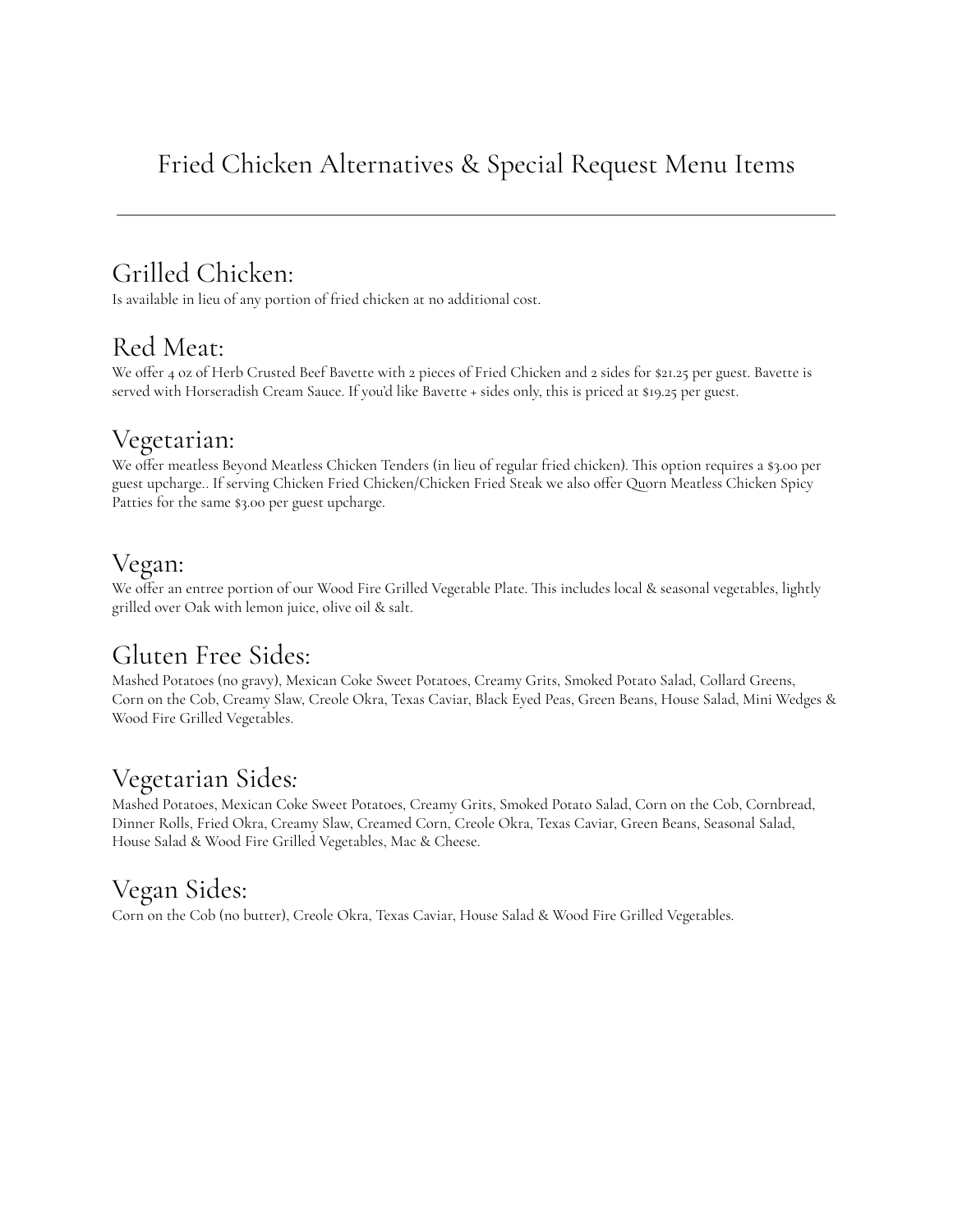## Appetizers & Small Bites \$1.95

Appetizers are twice the listed price when serving small bites without purchase of chicken & sides.

#### **Chicken & Waffle Skewers**

*maple syrup, seasonal fruit, powdered sugar*

#### **Chicken & Pork Meatballs**

*white meat chicken, pork, parmesan, chili flake, garlic, red eye gravy*

#### **Shrimp Gazpacho Shots**

*cold bloody Mary gazpacho soup with shrimp. onion, jalapeno, cilantro*

#### **Soup Sip**

*tomato basil, cheddar crostini butternut squash, fried sage*

#### **Crostini**

*tomato, basil, fresh mozzarella, balsamic bleu cheese butter, caramelized onion jam creamy sweet potato, crispy sage, bacon pimiento cheese, bacon, jalapeno*

**Deviled Eggs** *traditional or spicy*

**Texas Caviar Bites** *chilled black eyed peas, smoked peppers & onions, cumin cilantro vinaigrette, corn chip, pickled red onion*

#### **Lucy's Artichoke Dip**

*artichoke hearts, three cheeses, Worcestershire, seasonal crudite*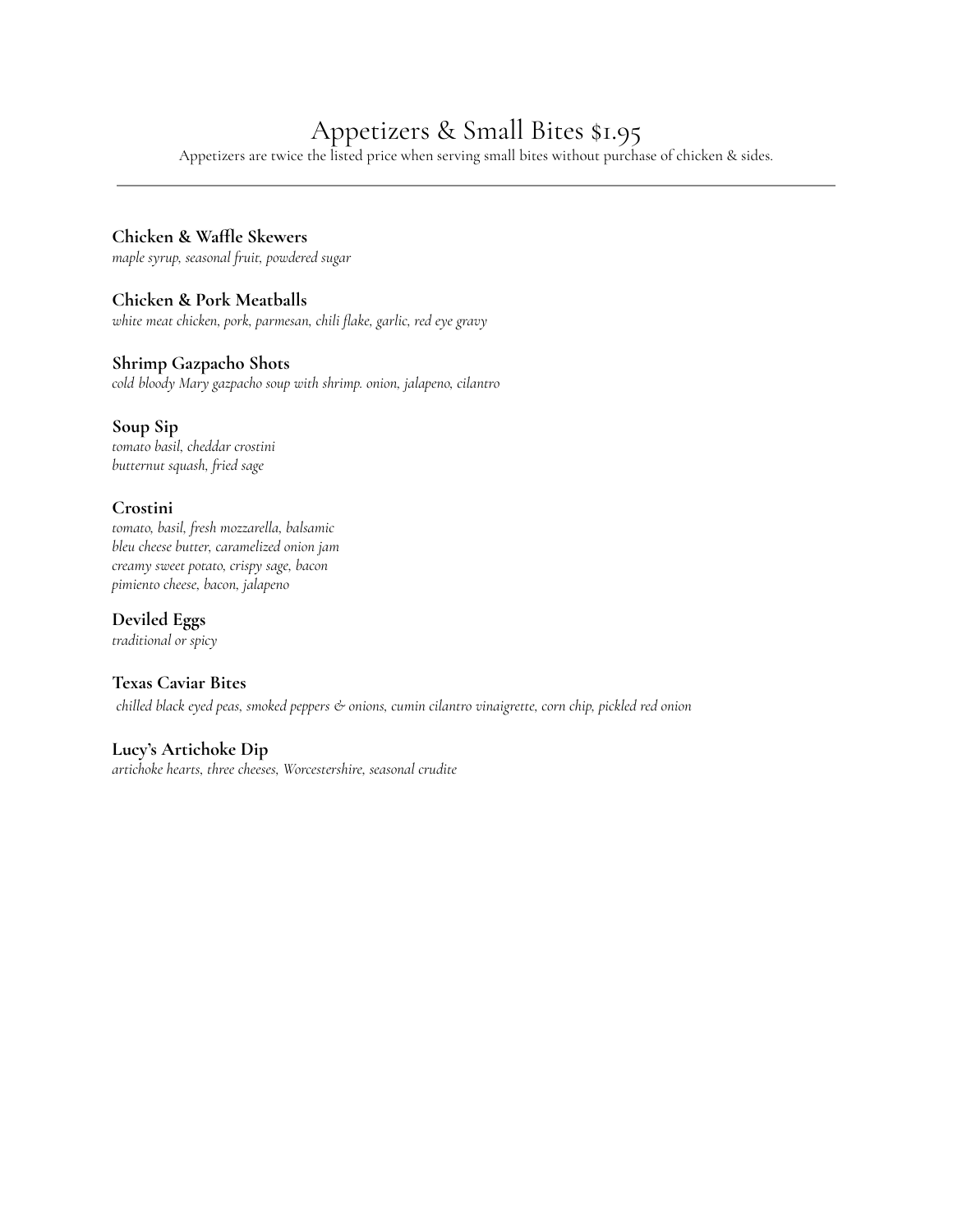## Appetizers & Small Bites \$2.75

Appetizers are twice the listed price when serving small bites without purchase of chicken & sides.

### **Bacon Wrapped Shrimp**

*sriracha honey, green onion*

**Shrimp Cocktail** *traditional cold shrimp cocktail, house cocktail sauce, lemons*

#### **Banh Mi Chicken Bites**

*fried chicken, carrot, radish, cilantro, kewpie mayo, baguette*

#### **Shrimp & Grits**

*cajun seasonings, green onion*

### **Stuffed Mushrooms**

*cream cheese, parmesan, sausage, panko*

### **Chicken Fried Steak Bites\***

*cream gravy, green onion*

#### **Deep Fried Deviled Eggs***\* aioli, green onion*

#### **Fried Green Tomato Skewers**\*

*chipotle ranch, green onion*

#### **Mushroom Tart**

*puff pastry, creminis, gruyere, arugula, caramelized onion*

### **Quiche Bites**

*seasonal*

### **Street Corn Cups**

*cilantro, lime, queso fresco*

\*Requires an additional rental fryer fee.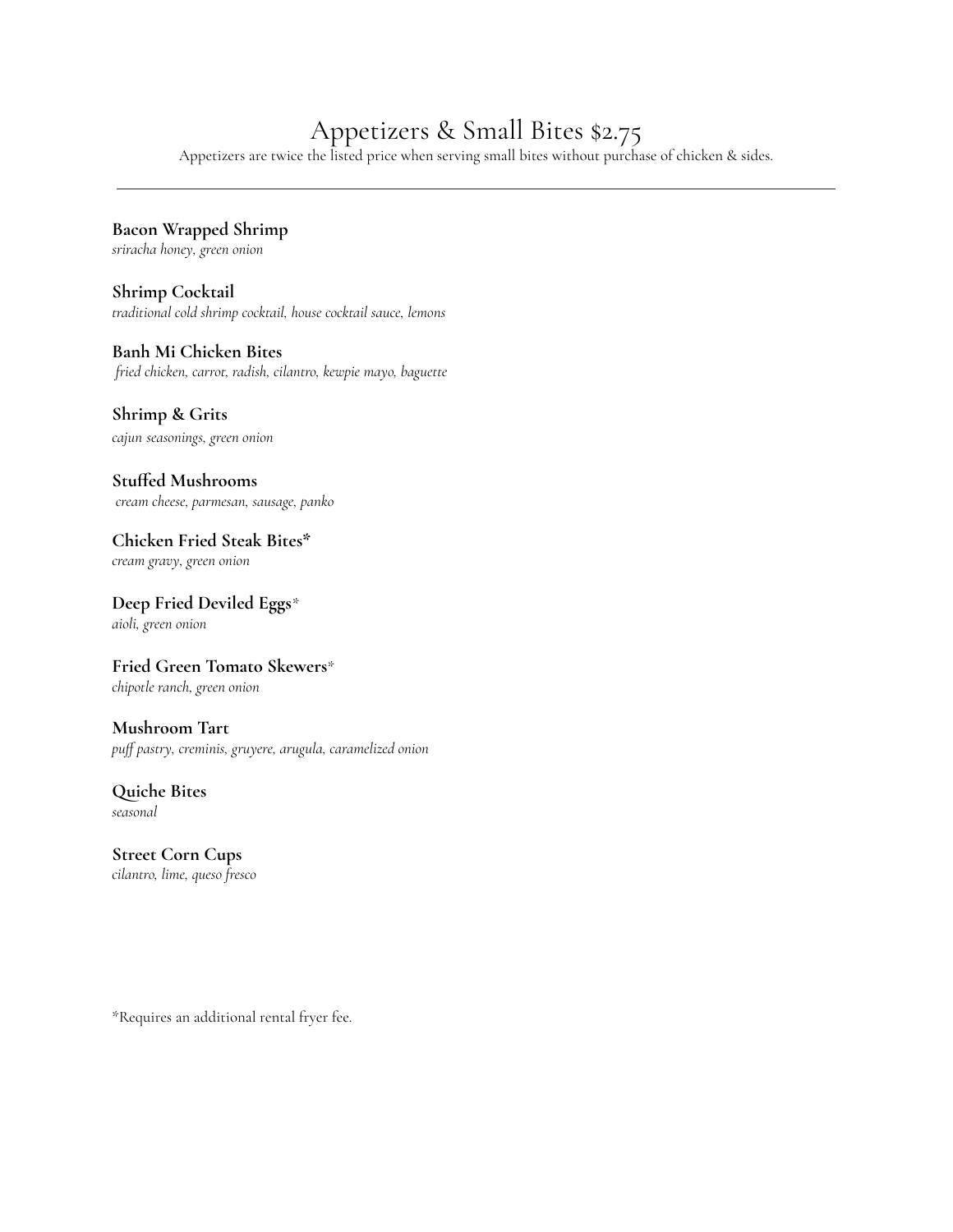## Appetizers & Small Bites \$3.95

Appetizers are twice the listed price when serving small bites without purchase of chicken & sides.

#### **Chicken Cone Cups**

*fried chicken tender, creamy slaw, honey*

#### **Bacon Wrapped Scallops\***

*lemon garlic butter sauce*

#### **Baby Crab Cakes***\**

*tomato-lemon remoulade, green onion*

### **Gulf Red Snapper Ceviche Bites\***

*lime, garlic, jalapeno*

#### **Sliders**

*pulled pork, pickle, BBQ sauce, slaw fried chicken, pickle, honey mustard, slaw*

### Appetizers & Small Bites \$7-11

#### **Cheese Board (\$7 pp)**

*custom assortment based on price point.*

#### **Meat & Cheese Board (\$11 pp)**

*custom assortment based on price point.*

\*Market price at date of event.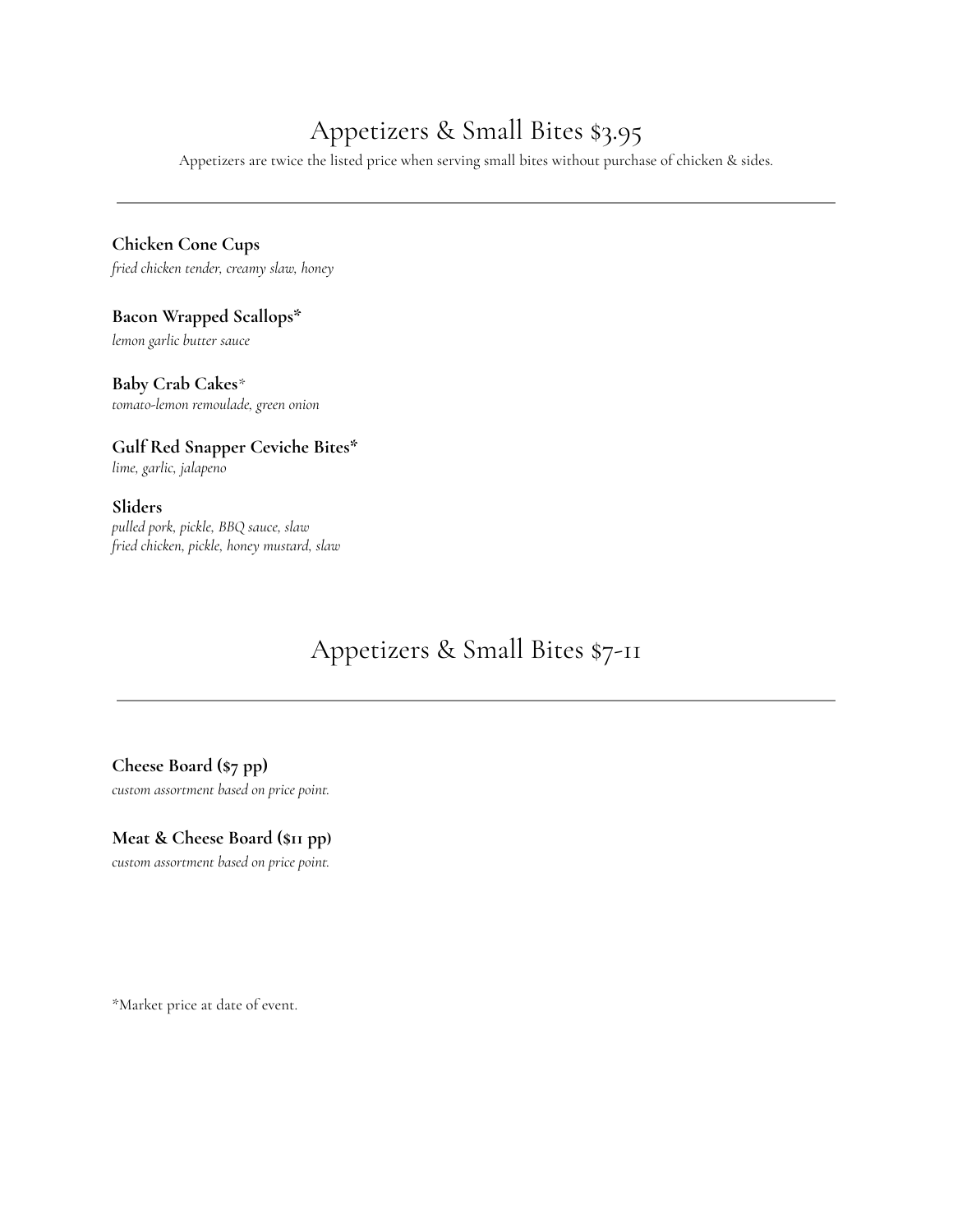### Action Stations

All stations include a \$100 station set up fee. Fee includes station display & all necessary serving pieces.

#### **Chicken & Waffle Bar**

(\$16.25 pp) bone in or boneless fried chicken, waffles made fresh to order, assorted house made butters, maple syrup, powdered sugar *& seasonal fruit.*

#### **Grilled Oyster Station**

#### **(\$3.75 per oyster, 100 oyster minimum)**

*Lucha buffalo sauce, bacon, cilantro & worcestershire Diablo bacon, habanero, jalapeno & parmesan Austin sambal, parmesan, lime & tequila butter Texan green sauce, chorizo, garlic butter & pumpernickel*

#### **Lucy's Raw Oyster Bar**

#### **(market pricing, depends on season & availability and requires a 100 oyster minimum)**

raw or gulf oysters (seasonal) shucked to order, accompanied by traditional accouterments; cocktail sauce, horseradish, hot sauce, *lemons & crackers.*

#### **Frito Pie Bar**

(\$8.00 pp) old school frito bags, spicy west texas red chili, cheddar cheese, red onion, jalapeno and sour cream.

#### **Mac N' Cheese Bar**

(\$6 pp) your choice of up to three cheese sauces (traditional mac cheese, spicy queso cheese sauce, white cheddar cheese sauce, smoked gouda cheese sauce, or bleu cheese sauce) accompanied by assorted toppings (bacon, tomato, bread crumbs, hot sauce and *green onion).*

#### **Lucy's S'mores Bar**

**(\$4.50 pp)** *assorted chocolates, house made marshmallows & graham crackers*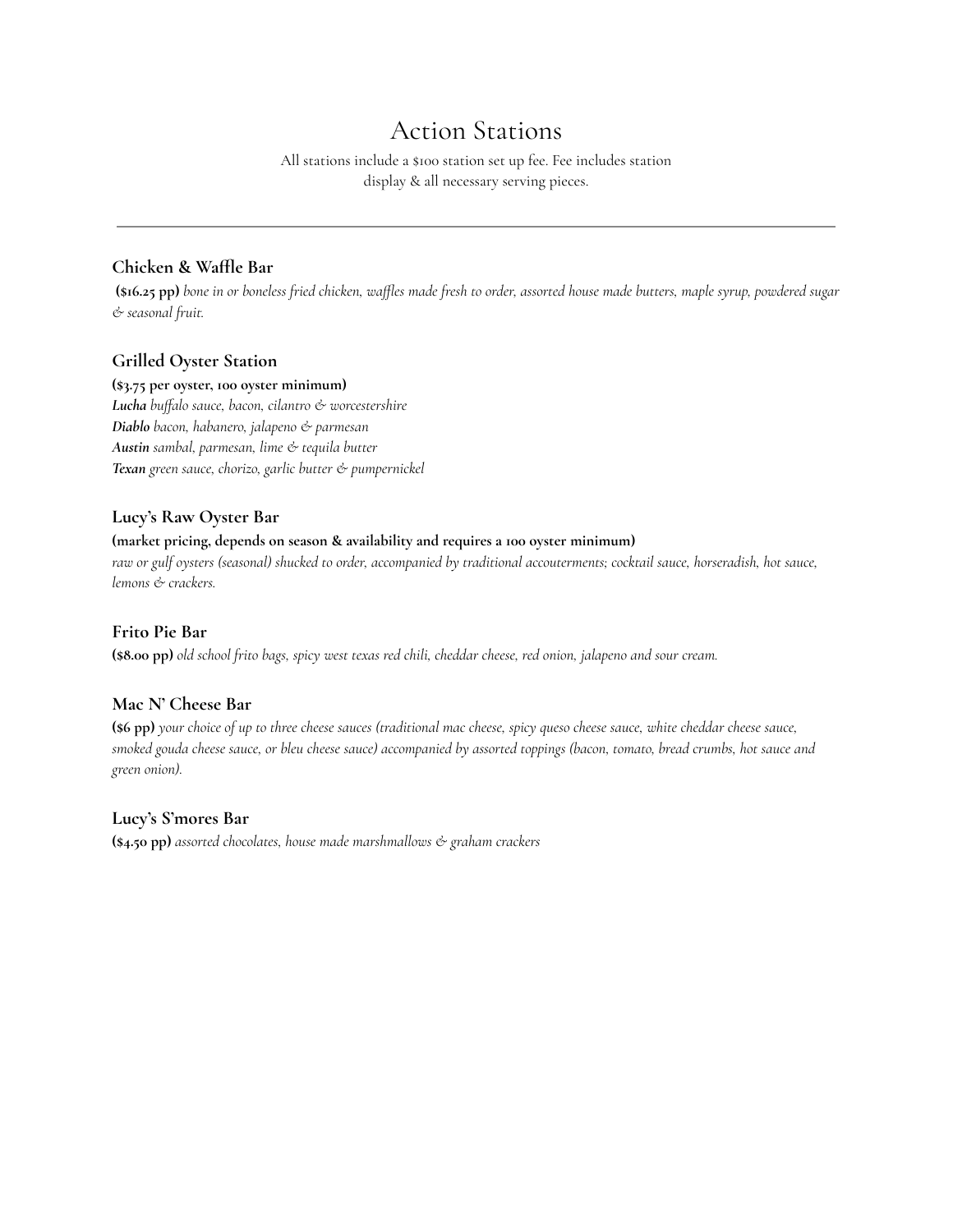### House Made Desserts

**Banana Pudding Shots (\$2.50 per shot)** *old-fashioned custard, Nilla Wafers, bananas & whipped cream*

**Seasonal Fruit Shortcake Shots (\$2.50 per shot)** *house made short cake layered with seasonal fruit compote*

**Micro Pies (\$2.00 per pie)** *silver dollar minis, usual flavors include S'mores, Elvis, Pecan, Lime & Apple.*

**Old-Fashioned Lemon Squares (\$2.25 per bar)** *tangy & sweet lemon squares with a shortbread crust*

**Brownie & Fruit Bars (\$2.25 per bar)** *choose from blondies, double fudge and seasonal fruit*

**Chocolate Dipped Pecan Pie Bars (\$2.50 per bar)** *pecan pie bar dipped in chocolate*.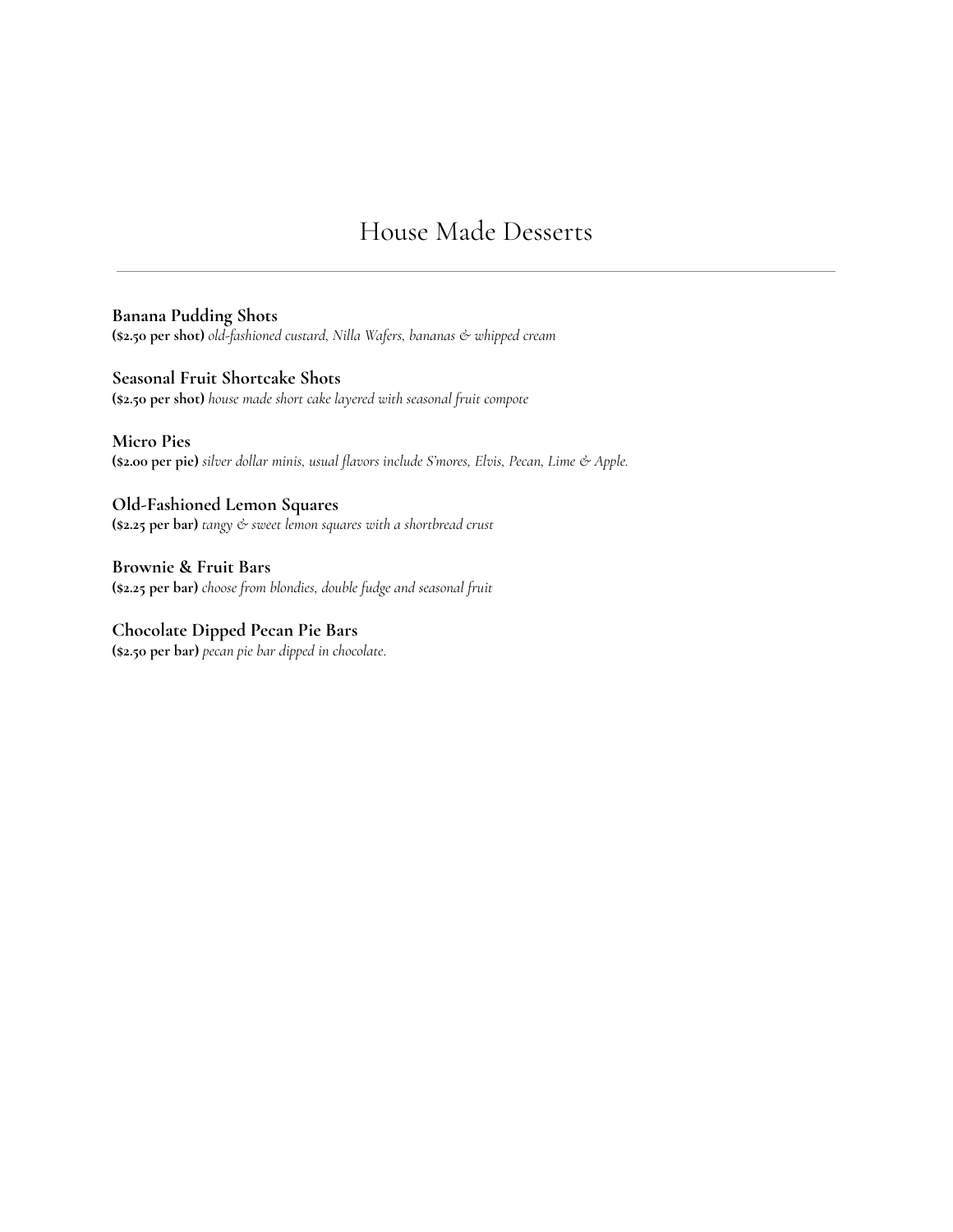# *Buffet*

Lucy's Fried Chicken (¾) *assorted breasts, thighs, legs & wings*

Grilled Chicken (¼)

Mexican Coke Sweet Potatoes

Garlic Green Beans

\$16.25 per guest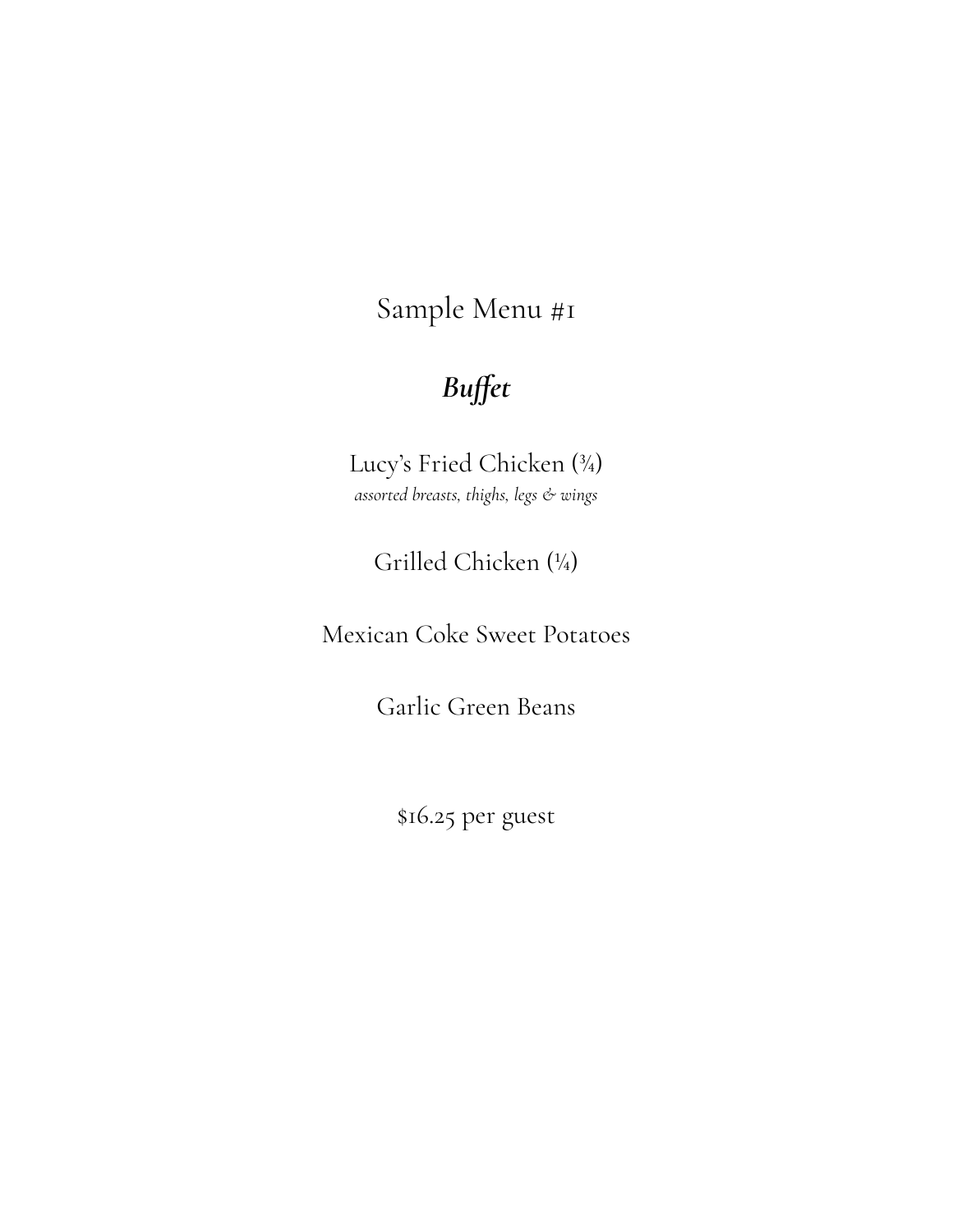## *Stationary or Passed Appetizer*

Chicken Fried Steak Bites (1pp) *cream gravy*

## *Buffet*

Lucy's Fried Chicken (¾) *assorted breasts, thighs, legs & wings*

Grilled Chicken (¼)

Creamed Corn

Lucy's House Salad *ranch & red wine vinaigrette*

\$20.00 per guest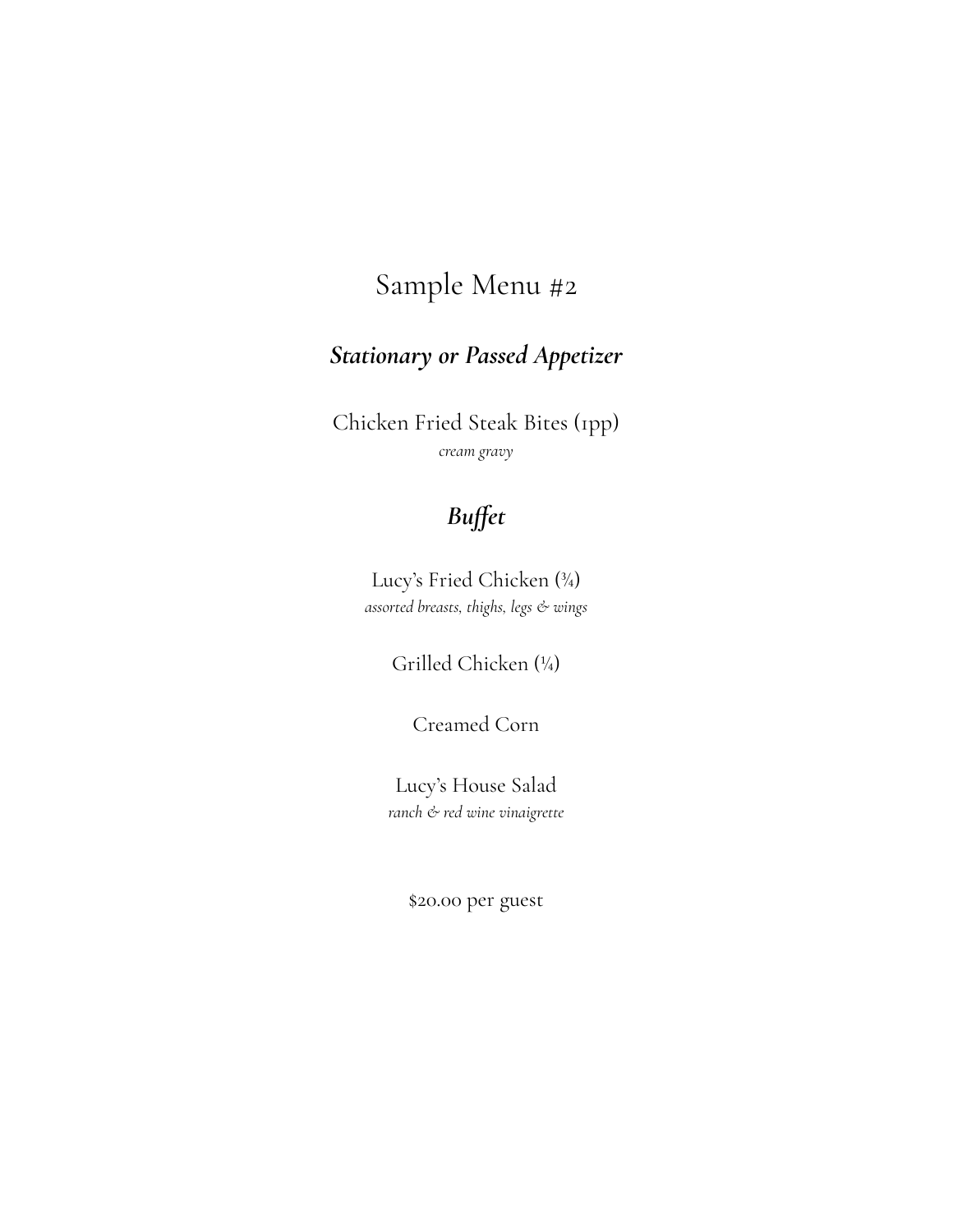### *Stationary or Passed Appetizers*

Shrimp Gazpacho Shooters (1pp) *Chilled bloody mary soup, peppers, onion, cilantro*

> Sliders (1pp) *Pulled pork, slaw, bbq sauce, pickles*

### *Buffet*

Lucy's Fried Chicken (¾) *assorted breasts, thighs, legs & wings*

Grilled Chicken (¼)

Creamed Corn

Mini Wedge Salads

Dinner Rolls

\$25.15 per guest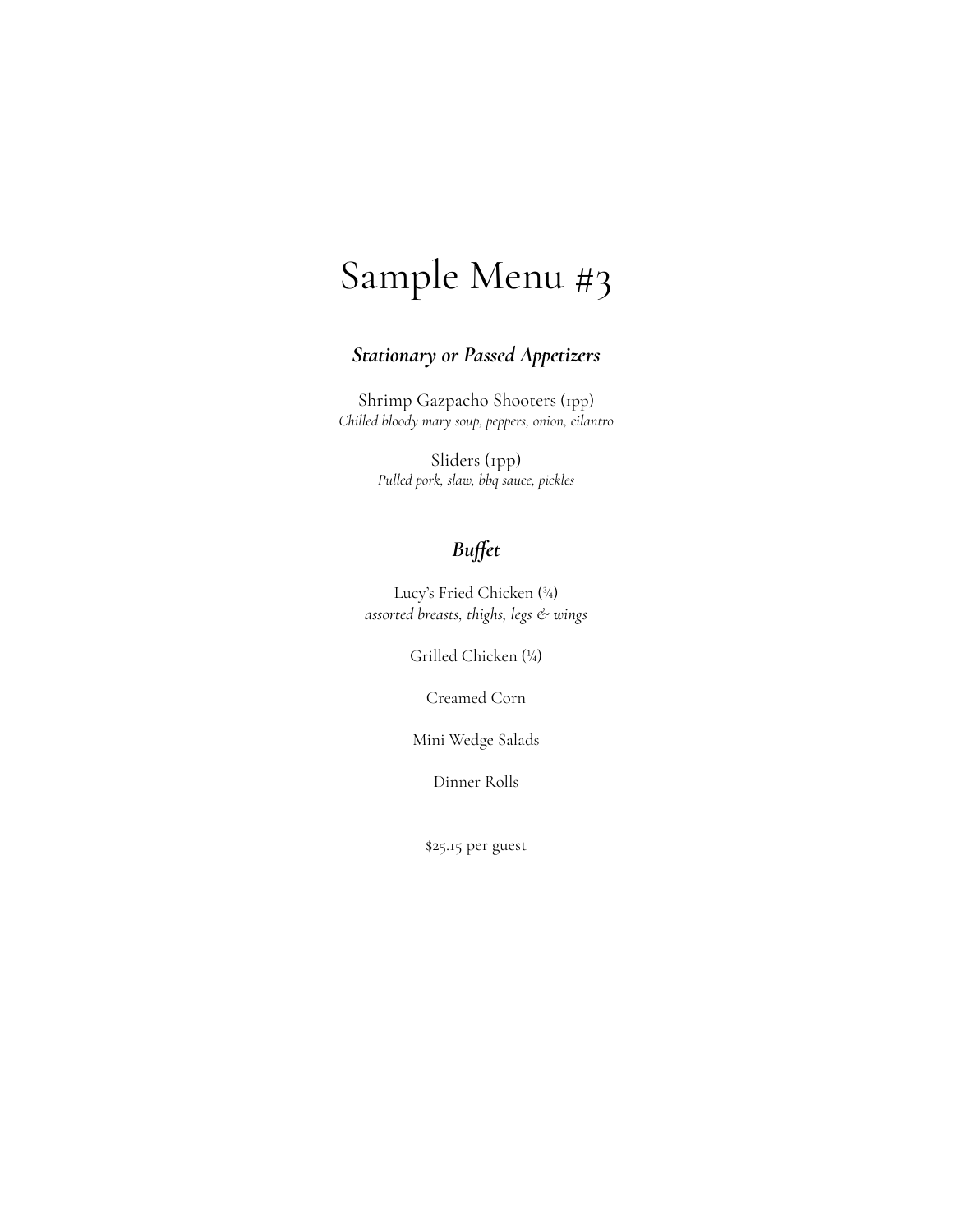#### *Stationary or Passed Appetizers*

Deep Fried Deviled Eggs (1pp) *house aioli*

Bacon Wrapped Shrimp (1pp) *sriracha honey*

### *Buffet*

Lucy's Fried Chicken (¾) *assorted breasts, thighs, legs & wings*

Grilled Chicken (¼)

Mac & Cheese Bar *white cheddar, spicy queso & smoked gouda cheese sauces accompanied by bacon, tomato, green onion, breadcrumbs & hot sauce.*

Garlic Green Beans

Cornbread

\$27.75 per guest +(1) \$100 station set up fee